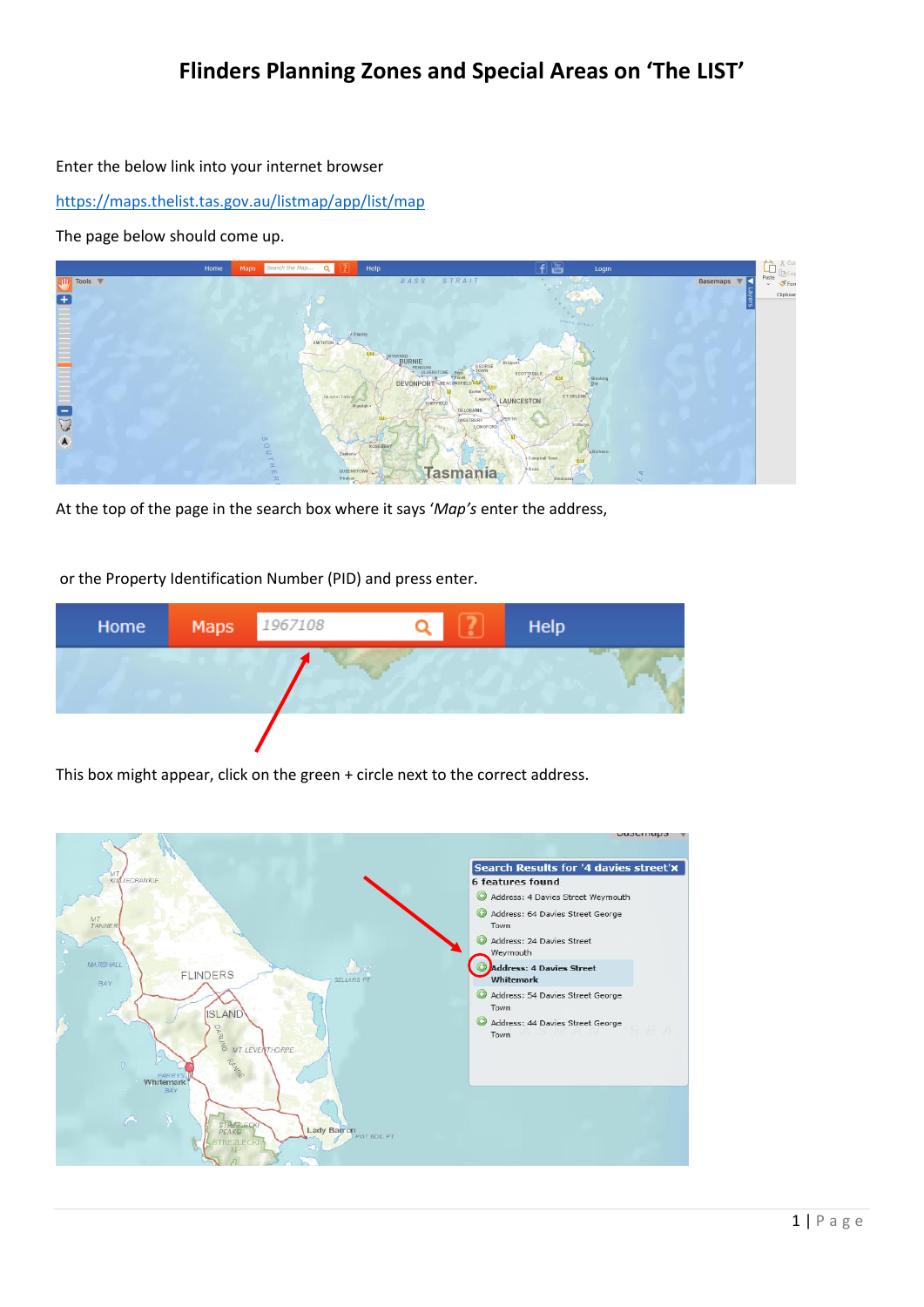A marker will come up on the location of the property.



Then to add the zoning layers go to the *Layer*s box on the right-hand side of the page



The below will appear.



Click on the '*Add Layer'* box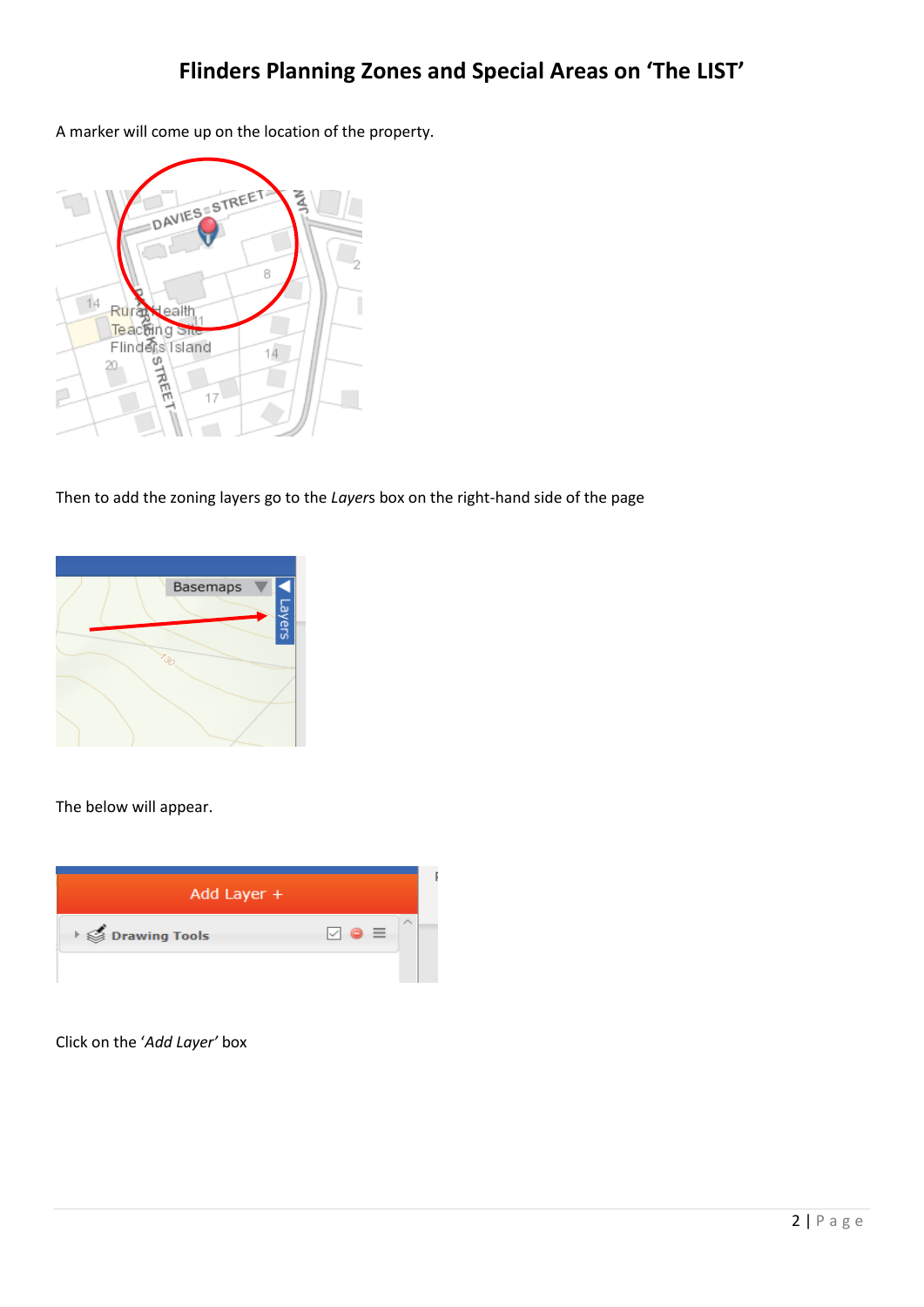A '*Manage Layers'* box will appear

| <b>Manage Layers</b>                          |                         |       |  |  |  |  |  |
|-----------------------------------------------|-------------------------|-------|--|--|--|--|--|
| Search                                        | Add External Service    |       |  |  |  |  |  |
| Search for $\parallel$                        |                         | Clear |  |  |  |  |  |
| Land Parcel and Property (5 minor categories) |                         |       |  |  |  |  |  |
|                                               | Cadastre (9 layers)     |       |  |  |  |  |  |
|                                               | Location (2 layers)     |       |  |  |  |  |  |
|                                               | Planning (7 layers)     |       |  |  |  |  |  |
|                                               | Crown ASSIST (3 layers) |       |  |  |  |  |  |
|                                               | Addressing (1 layer)    |       |  |  |  |  |  |



Click on the '*Boundary Lines with Accuracy'* + circle.

▶ Boundary Lines with Accuracy

 $(209$ 

Go back to the '*Manage Layers'* Box again

Click on the '*Planning'* heading and then the Flinders Planning Zone and Flinders Special Areas heading will be there.

|                                                   | p                               | × |  |  |  |  |
|---------------------------------------------------|---------------------------------|---|--|--|--|--|
| <b>Manage Layers</b>                              |                                 |   |  |  |  |  |
| Search<br>Add External Service                    |                                 |   |  |  |  |  |
| Clear<br>Search for                               |                                 |   |  |  |  |  |
| Land Parcel and Property (5 minor categories)     |                                 |   |  |  |  |  |
| Cadastre (9 layers)                               |                                 |   |  |  |  |  |
| Location (2 layers)                               |                                 |   |  |  |  |  |
| $\blacktriangleright$ Planning (7 layers)         |                                 |   |  |  |  |  |
| ▶ Flinders Planning Zones                         | (812)<br>$\left( \cdot \right)$ |   |  |  |  |  |
| ▶ Flinders Special Areas                          | (780)                           |   |  |  |  |  |
| ▶ Sullivans Cove Planning Zones                   | (834)                           |   |  |  |  |  |
| ▶ Sullivans Cove Special Areas                    | (796)                           |   |  |  |  |  |
| Tasmanian Interim Planning Scheme Overlay         | (965)                           |   |  |  |  |  |
| Tasmanian Interim Planning Scheme Zone Boundaries | (966)                           |   |  |  |  |  |
| ▶ Tasmanian Interim Planning Scheme Zoning        | (967                            |   |  |  |  |  |

Click on both the green + circles to add these layers.